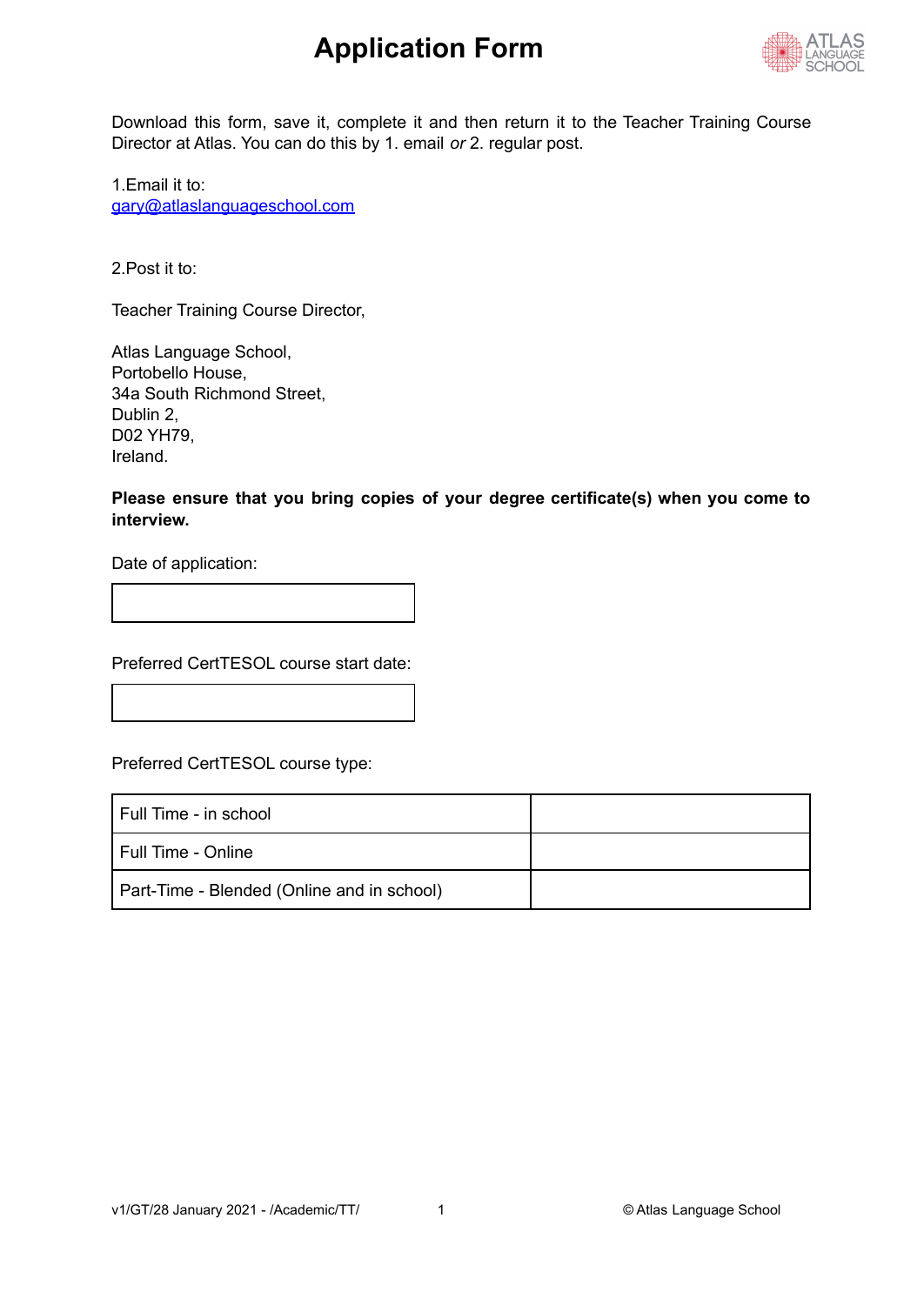

## **PERSONAL DETAILS**

| Full name (as it should appear on the certificate) :    |  |  |
|---------------------------------------------------------|--|--|
|                                                         |  |  |
|                                                         |  |  |
| Date of birth:                                          |  |  |
| Place of birth:                                         |  |  |
| <b>Nationality:</b>                                     |  |  |
| <b>First language:</b>                                  |  |  |
| <b>Address:</b>                                         |  |  |
|                                                         |  |  |
|                                                         |  |  |
|                                                         |  |  |
|                                                         |  |  |
|                                                         |  |  |
| Phone:                                                  |  |  |
| E-mail:                                                 |  |  |
| Present (or most recent) occupation or course of study: |  |  |
|                                                         |  |  |
|                                                         |  |  |
|                                                         |  |  |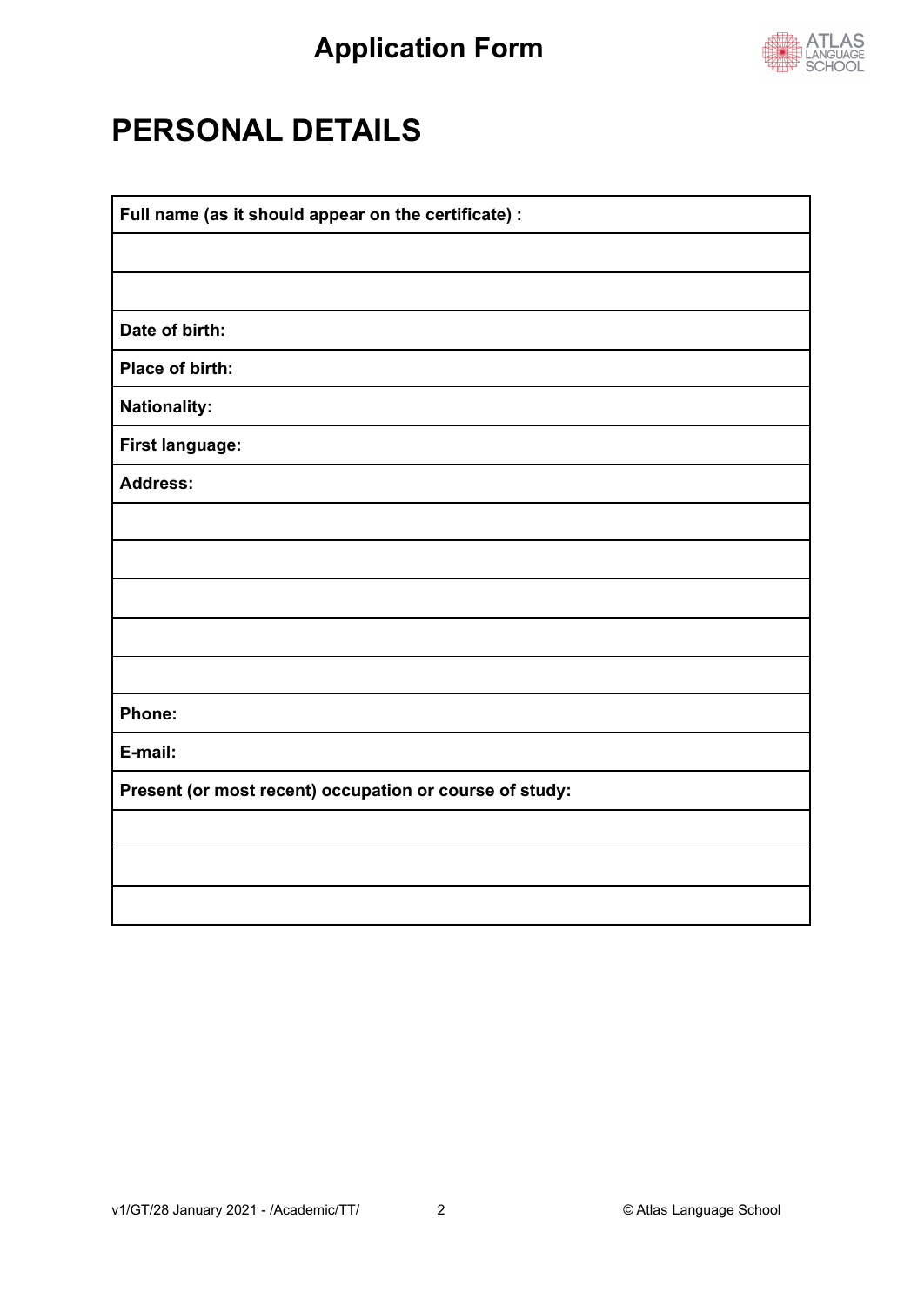

## **GENERAL EDUCATION**

Please supply details of secondary and third level qualifications obtained, including dates.

#### **Secondary Level**

**Subjects Studied:**

#### University/Third Level : **Date:** Date:

# **LANGUAGES**

Please supply details of languages you speak/read/write, where/when learned and degree of proficiency.

| Language: | <b>Place/Dates learned:</b> | <b>Proficiency:</b> |
|-----------|-----------------------------|---------------------|
|           |                             |                     |
|           |                             |                     |
|           |                             |                     |
|           |                             |                     |
|           |                             |                     |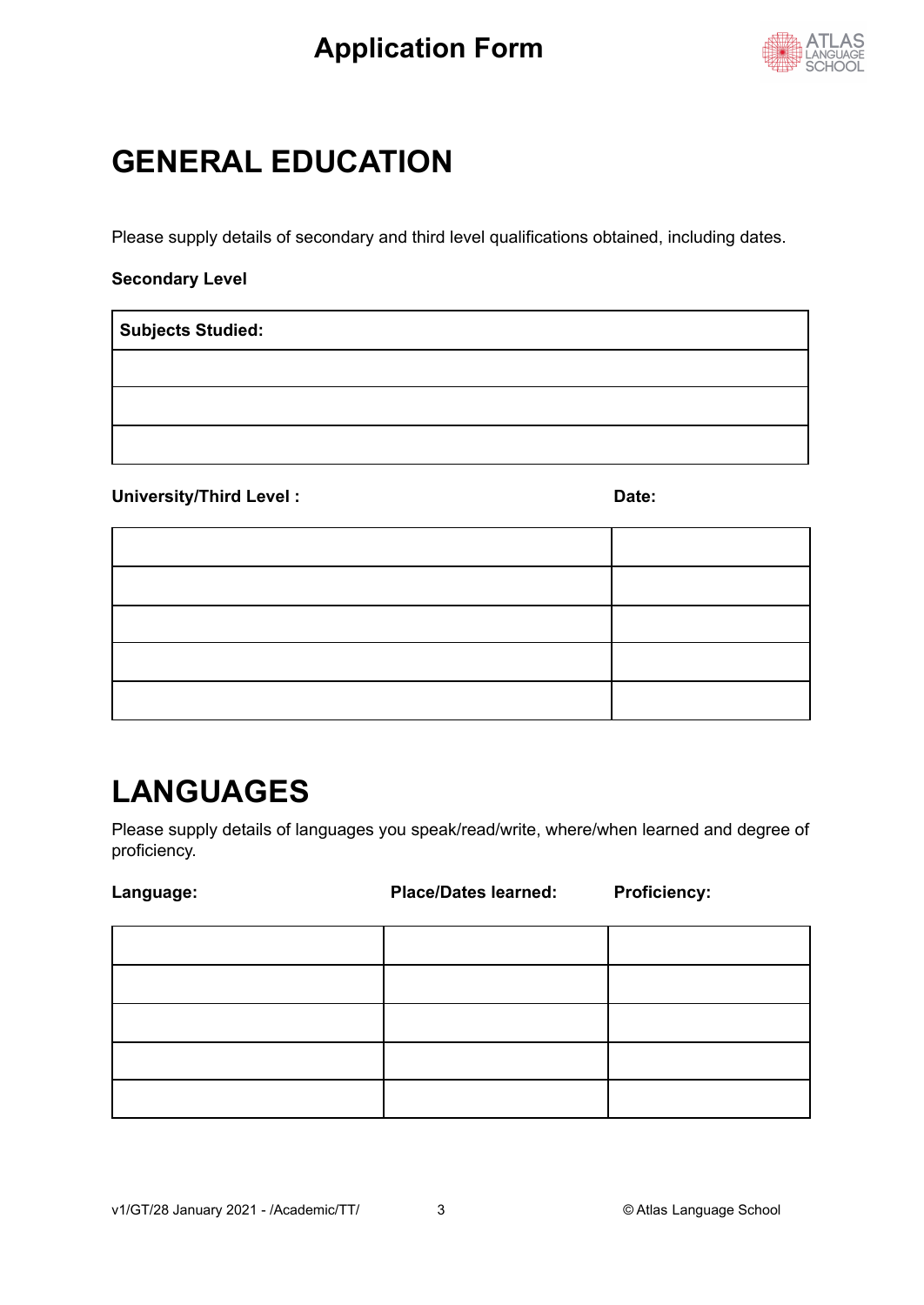

## **TRAINING/ WORK EXPERIENCE**

*NB: This course is an initial pre-service course. You do not need to have any experience to gain entry onto the course. We are asking for information about your previous training and experience to help us tailor the course to our trainees' specific needs.*

| <b>EXPERIENCE</b>                                                              | <b>YES</b> | <b>NO</b> |
|--------------------------------------------------------------------------------|------------|-----------|
| Do you have any formal training as a teacher?                                  |            |           |
| If 'Yes', please supply details:                                               |            |           |
| Do you have any experience of teaching?                                        |            |           |
| a) English as a foreign language?                                              |            |           |
| b) Other subjects:                                                             |            |           |
| If 'Yes', please supply details:                                               |            |           |
| Do you have any experience of working with people from<br>different countries? |            |           |
| If 'Yes', please supply details:                                               |            |           |
| Do you have any other professional training?                                   |            |           |
| If 'Yes', please supply details:                                               |            |           |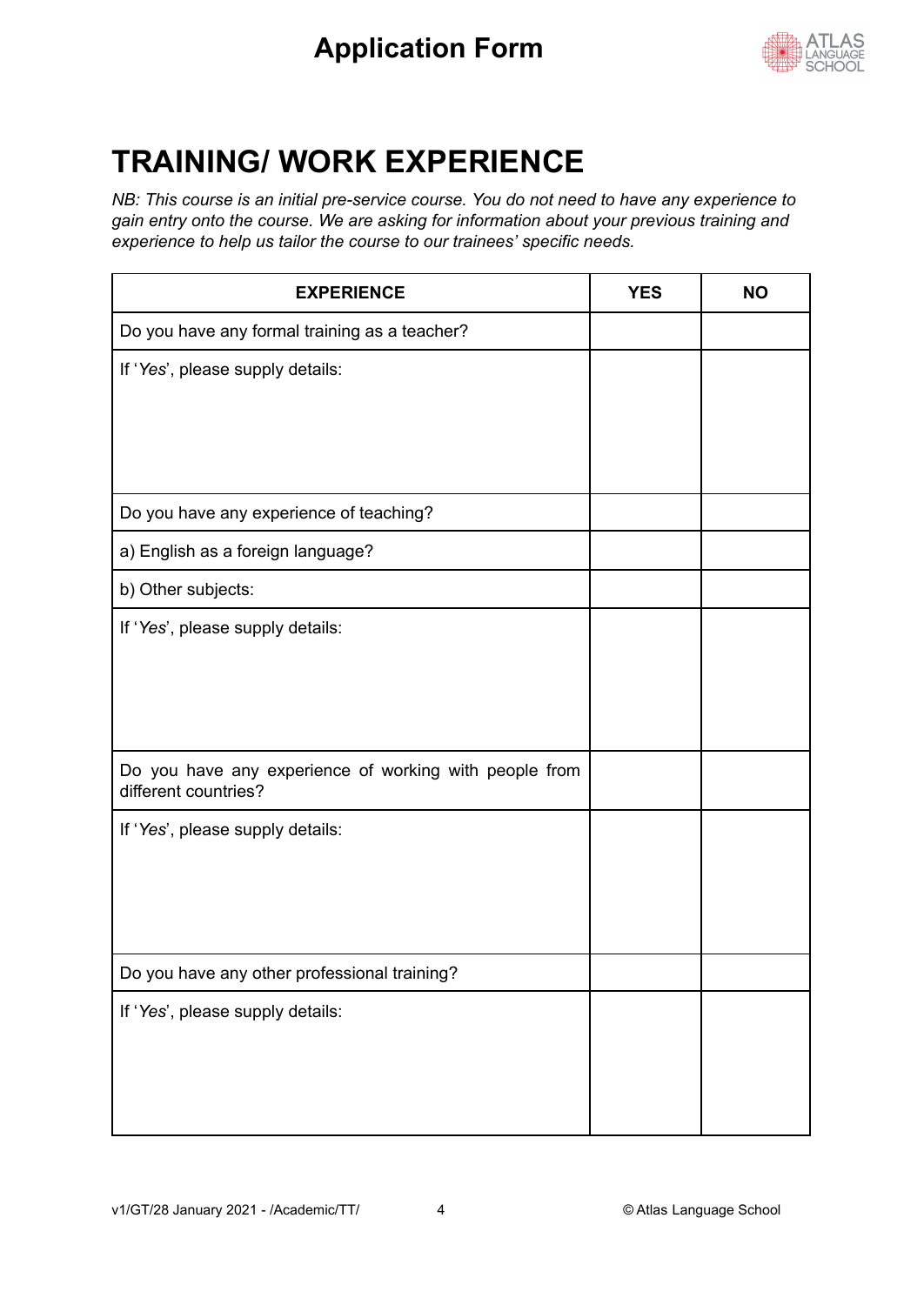

What other work experience do you have?

# **OTHER INFORMATION**

Is your health in a good enough state to undertake intensive study and practical training? (If you have any doubts, please discuss it with the trainer at the interview stage)

Is there any other information you think would be pertinent to your application? (Please disclose if you have ever committed a crime against children or vulnerable adults, or any other offence that may affect your ability to stand as a fit and proper candidate for a teaching role)

#### **REFERENCES**

Please include the names of two referees, together their contact details and a note on the capacity in which you know the person. We would only contact these referees with your permission after a successful interview.

| <b>Reference</b> | <b>Reference</b> | 7 |
|------------------|------------------|---|
| <b>Name</b>      | <b>Name</b>      |   |
| <b>Relation</b>  | <b>Relation</b>  |   |
| <b>E-Mail</b>    | E-mail           |   |